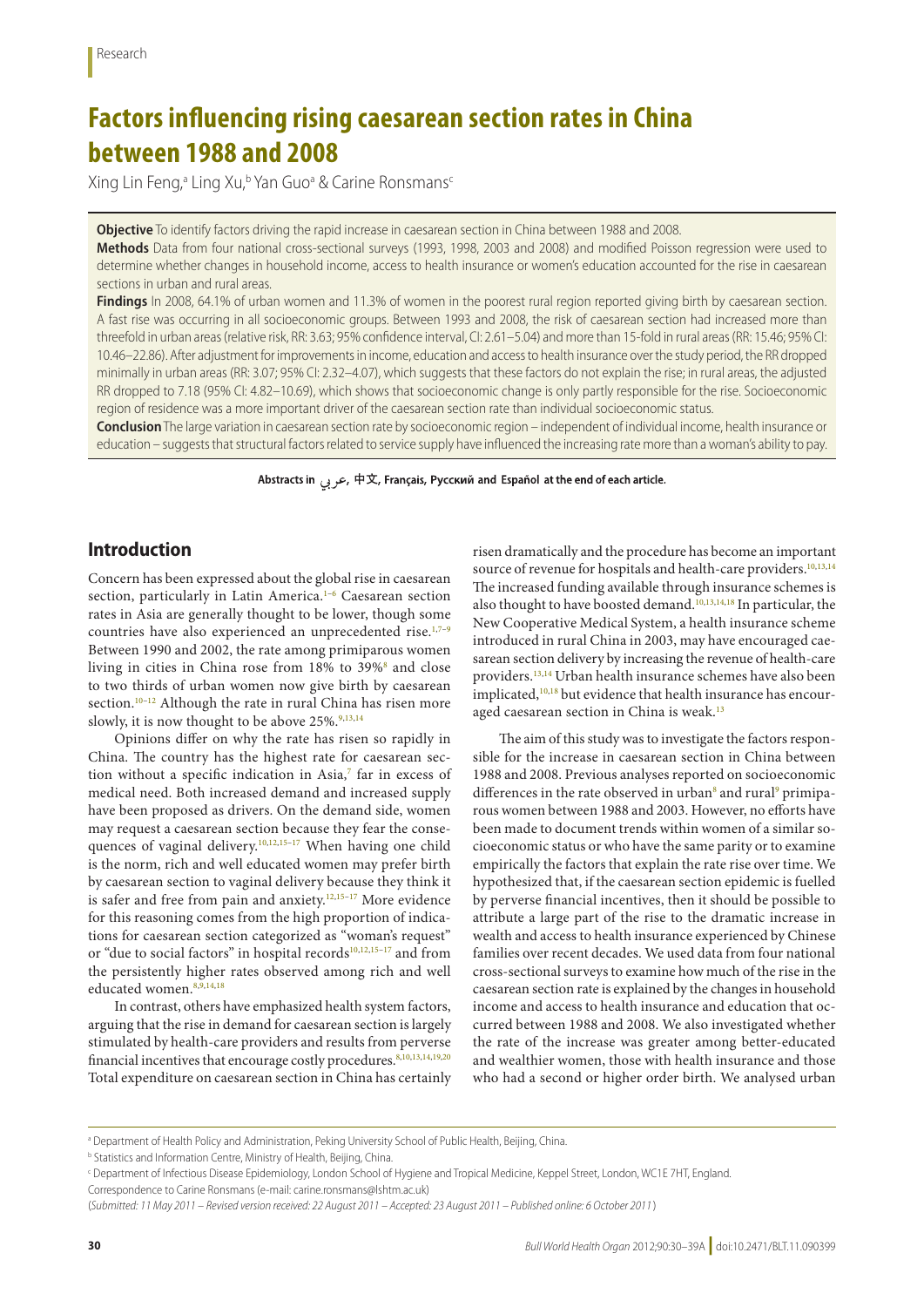and rural areas separately because of differences in socioeconomic factors and health insurance schemes.

# **Methods**

We obtained data from four cross-sectional National Health Service Surveys conducted in China in 1993, 1998, 2003 and 2008. Later surveys used the same sampling units as the 1993 survey, with some minor modifications over time. The 1993 survey had a four-stage, stratified, cluster, random sampling design. In the first stage, cities and counties were randomly selected from the five socioeconomic strata used by the Chinese Ministry of Health to divide the country into socioeconomic regions according to a range of social and economic indi-cators derived from the 1982 census.<sup>[21](#page-9-14)</sup> Then, five districts or townships were sampled within each city or county, respectively. Two villages were sampled within each district or township and a random sample of households was selected from each village for each survey.

Interviews were carried out in all households by trained health workers using a structured questionnaire that collected information on the characteristics of pregnancies in the period before the survey. The recall period was 6 years for the 1993 survey, 2 years for the 1998 survey and 5 years for the

2003 and 2008 surveys. Data for 1994 and 1995 were missing. The 1993 and 1998 surveys recorded data on the last pregnancy, while the 2003 and 2008 surveys recorded information on the last live birth. All surveys detailed where the birth had taken place, the number of antenatal visits and the mode of delivery. All multiple births ending in at least one live birth were included.

Our study analysed only a limited number of the comprehensive list of sociodemographic indicators included in the questionnaires because many were correlated with each other and because we wished to ensure consistency with previous analyses.<sup>8[,9](#page-9-3),14</sup> The variables selected were: the socioeconomic region of residence, household annual income, the woman's educational attainment, access to health insurance, maternal age and parity. Each socioeconomic region was categorized as either urban, which included large, medium and small cities, or as one of four rural regions: type I, II, III or IV, with type IV being the poorest. Each household's annual per capita income, defined as the gross household income divided by the number of individuals in the household, was adjusted in line with annual consumer price indices to correct for variations relative to 2008. Separate indices were used for urban and rural areas to take into account differences between these



areas. Subsequently, inflation-adjusted annual incomes for the period 1988 to 2008 were divided into four quartiles for urban and rural areas separately. Absolute income ranges therefore varied between urban and rural areas. For example, the poorest quartile in rural areas had an annual per capita income of less than 915 Chinese yuan (equivalent to 127 United States dollars at the 2008 exchange rate) compared with less than 2666 yuan (US\$ 371) per capita in urban areas. The richest quartile in rural areas, on the other hand, had an income of more than 2787 yuan (US\$ 388) per capita compared with more than 7474 yuan (US\$ 1040) per capita in urban areas. Health insurance included any social or private health insurance reported by the women.

Our analysis was restricted to live births and the outcome of interest was the percentage of births by caesarean section. To ensure that our findings were representative of the whole country, data were weighed against the probability that an individual would be included in the sample. We calculated the probability of being selected for the sample at the city or county level by dividing the size of sampled population by the total population in each city or county, respectively. The total population was calculated using data from the census closest to the date of the survey.

We used a modified Poisson regression approach, $22,23$  $22,23$  which made allowances for clustering at the city, county or village level and for stratification, to derive crude and adjusted relative risks (RRs) for caesarean section over time in urban and rural areas separately. Time was modelled as a categorical variable (i.e. the year of the survey). Crude comparisons by survey year were adjusted for per capita income, access to health insurance, the mother's educational attainment and parity. Variables were added individually to examine changes in the magnitude of the RR over time. The final models were adjusted for maternal age and the number of antenatal visits because these variables have previously been reported to be associated with caesarean section.<sup>[9](#page-9-3)</sup> We also investigated whether the increase in the percentage of births by caesarean section was influenced by the mother's educational attainment, household income, health insurance or parity.

<span id="page-1-0"></span>

<sup>&</sup>lt;sup>a</sup> The data for 1994 and 1995 were missing.

**b** The Chinese Ministry of Health divided the country into five socioeconomic regions according to social and economic indicators in the 1982 census: urban and rural types I, II, III and IV, with type IV being the poorest.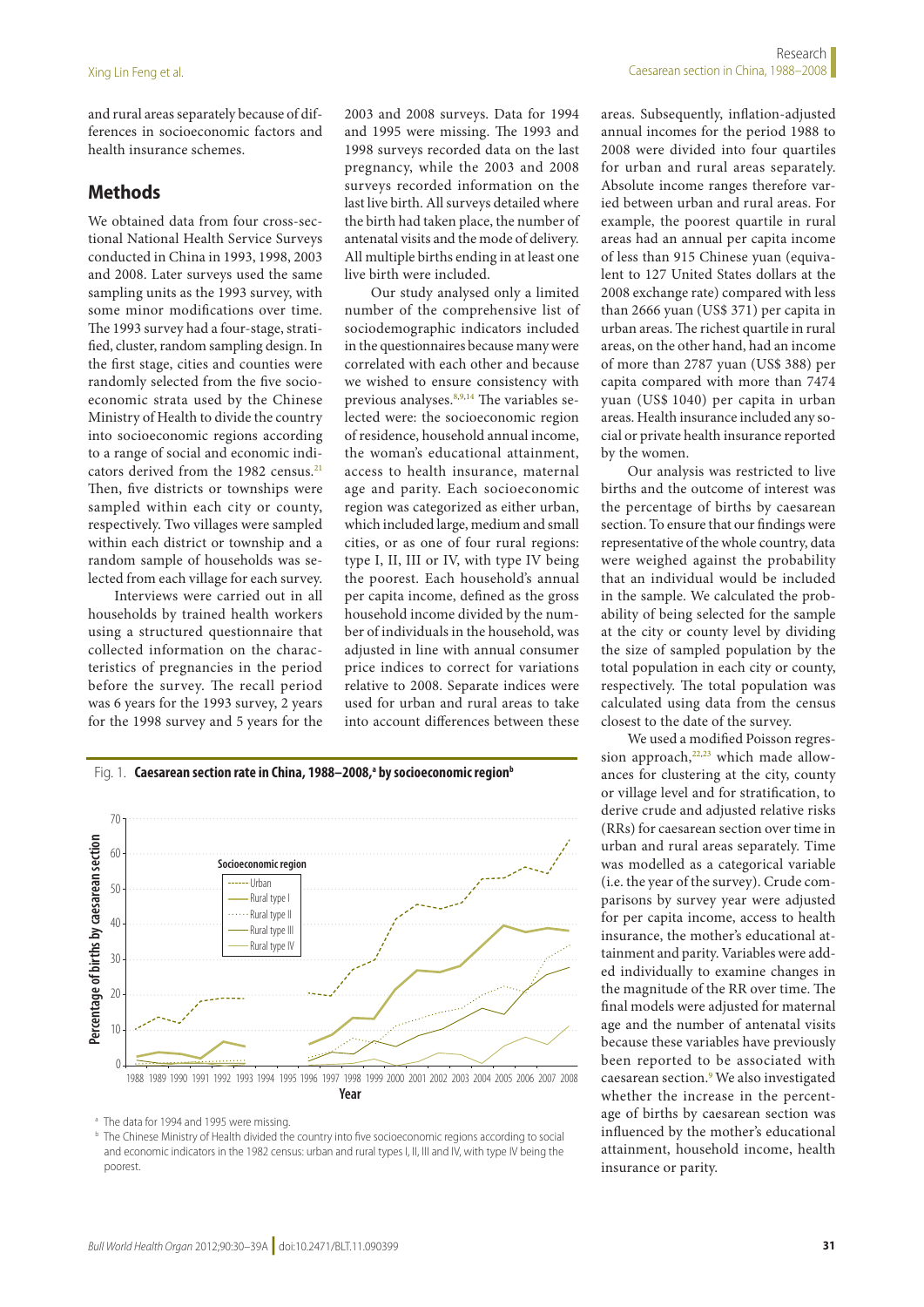# **Results**

Data on the mode of delivery were available for 34 482 live births in China between 1988 and 2008. [Table](#page-10-0) 1 (available at: [http://www.who.int/bulletin/](http://www.who.int/bulletin/volumes/90/1/11-090399) [volumes/90/1/11-090399\)](http://www.who.int/bulletin/volumes/90/1/11-090399)shows the changes over that period in household income, access to health insurance and the women's educational attainment and parity in urban and rural areas separately. Educational attainment and household income increased dramatically in urban areas: 26% of women who reported a live birth reached a college or higher level of education in the 2008 survey and 51% of their households belonged to the wealthiest quartile. Similar increases were seen among rural women, though very few received a college education. Access to health insurance changed substantially for rural women after 2003 when the New Cooperative Medical System was introduced. More than three quarters of all births in urban areas were first births throughout the study period. In rural areas, the proportion of first births increased dramatically from 37.7% to 68.3% between the 1993 and 1998 surveys. After 2000, the proportion of first births in rural areas decreased to about half.

Nationally, the caesarean section rate rose dramatically from 3.4% in 1988 to 39.3% in 2008. Although the rate

increased in all socioeconomic regions, the most extraordinary increase was seen among urban women, 64.1% of whom gave birth by caesarean section in 2008 [\(Fig.](#page-1-0) 1). Even in the least developed region, rural type IV, the rate rose from 0% in1988 to 11.3% in 2008.

[Table](#page-2-0) 2 shows the change in the caesarean section rate in urban areas since the 1993 survey and how that change related to household income, access to health insurance and the women's educational attainment and parity. The rate increased more than threefold between the 1993 and 2008 surveys (crude RR: 3.63, 95% confidence interval, CI: 2.61–5.04). Caesarean section was more common in

#### <span id="page-2-0"></span>Table 2. **Determinants of caesarean section in urban China, 1988–2008**

| <b>Determinant</b>                      | <b>No. of live</b><br>births by<br>caesarean<br>section | Relative risk of caesarean section (95% confidence interval) |                      |                                                               |                                                                                 |                                                                                                     |                                                   |  |  |
|-----------------------------------------|---------------------------------------------------------|--------------------------------------------------------------|----------------------|---------------------------------------------------------------|---------------------------------------------------------------------------------|-----------------------------------------------------------------------------------------------------|---------------------------------------------------|--|--|
|                                         |                                                         | %                                                            | <b>Crude</b>         | <b>Adjusted for</b><br>survey year and<br>household<br>income | <b>Adjusted for survey</b><br>year, household<br>income and health<br>insurance | Adjusted for survey year,<br>household<br>income, health<br>insurance and<br>educational attainment | <b>Adjusted for all</b><br>variables <sup>a</sup> |  |  |
| Year of survey                          |                                                         |                                                              |                      |                                                               |                                                                                 |                                                                                                     |                                                   |  |  |
| 1993b                                   | 2354                                                    | 14.9                                                         | 1.00                 | 1.00                                                          | 1.00                                                                            | 1.00                                                                                                | 1.00                                              |  |  |
| 1998                                    | 702                                                     | 19.9                                                         | $1.33(0.85 - 2.08)$  | $1.22(0.75 - 1.98)$                                           | $1.28(0.78 - 2.11)$                                                             | $1.30(0.85 - 1.99)$                                                                                 | $1.25(0.85 - 1.83)$                               |  |  |
| 2003                                    | 1863                                                    | 37.9                                                         | $2.54(1.78 - 3.63)$  | $2.23(1.55 - 3.21)$                                           | $2.40(1.65 - 3.50)$                                                             | $2.34(1.69 - 3.24)$                                                                                 | $2.30(1.76 - 3.01)$                               |  |  |
| 2008                                    | 1478                                                    | 54.1                                                         | $3.63(2.61 - 5.04)$  | $2.92(2.01 - 4.23)$                                           | $3.06(2.11 - 4.44)$                                                             | $3.08(2.22 - 4.27)$                                                                                 | $3.07(2.32 - 4.07)$                               |  |  |
| <b>Household</b><br>income <sup>c</sup> |                                                         |                                                              |                      |                                                               |                                                                                 |                                                                                                     |                                                   |  |  |
| Ouartile 1 <sup>b</sup>                 | 1349                                                    | 16.1                                                         | 1.00                 | 1.00                                                          | 1.00                                                                            | 1.00                                                                                                | 1.00                                              |  |  |
| Quartile 2                              | 1205                                                    | 21.3                                                         | $1.49(1.16 - 1.90)$  | $1.38(1.10 - 1.72)$                                           | $1.32(1.08 - 1.62)$                                                             | $1.22(1.02 - 1.45)$                                                                                 | $1.13(0.98 - 1.30)$                               |  |  |
| Ouartile 3                              | 1275                                                    | 37.4                                                         | $1.96(1.46 - 2.63)$  | $1.48(1.17 - 1.87)$                                           | $1.39(1.11 - 1.74)$                                                             | $1.25(1.03 - 1.51)$                                                                                 | $1.13(0.96 - 1.32)$                               |  |  |
| Quartile 4                              | 1276                                                    | 49.6                                                         | $2.90(2.14 - 3.95)$  | $1.76(1.36 - 2.28)$                                           | $1.59(1.23 - 2.07)$                                                             | $1.33(1.06 - 1.66)$                                                                                 | $1.18(0.98 - 1.44)$                               |  |  |
| <b>Health</b><br>insurance              |                                                         |                                                              |                      |                                                               |                                                                                 |                                                                                                     |                                                   |  |  |
| No <sup>b</sup>                         | 2651                                                    | 26.4                                                         | 1.00                 |                                                               | 1.00                                                                            | 1.00                                                                                                | 1.00                                              |  |  |
| Yes                                     | 3746                                                    | 33.5                                                         | $1.27(1.03 - 1.56)$  |                                                               | $1.24(1.05 - 1.46)$                                                             | $1.15(1.01 - 1.31)$                                                                                 | $1.11(0.99 - 1.25)$                               |  |  |
| Mother's<br>education                   |                                                         |                                                              |                      |                                                               |                                                                                 |                                                                                                     |                                                   |  |  |
| None <sup>b</sup>                       | 262                                                     | 5.0                                                          | 1.00                 |                                                               |                                                                                 | 1.00                                                                                                | 1.00                                              |  |  |
| Primary school                          | 2639                                                    | 22.3                                                         | $4.49(2.33 - 8.65)$  |                                                               |                                                                                 | $3.43(1.70 - 6.89)$                                                                                 | $2.92(1.35 - 6.28)$                               |  |  |
| Secondary<br>school                     | 2247                                                    | 34.5                                                         | $6.94(3.36 - 14.32)$ | $\qquad \qquad -$                                             |                                                                                 | 4.91 (2.43-9.92)                                                                                    | $3.79(1.73 - 8.30)$                               |  |  |
| College and<br>above                    | 1234                                                    | 48.0                                                         | $9.65(4.74 - 19.64)$ |                                                               |                                                                                 | $5.25(2.69 - 10.24)$                                                                                | $4.00(1.87 - 8.54)$                               |  |  |
| <b>Parity</b>                           |                                                         |                                                              |                      |                                                               |                                                                                 |                                                                                                     |                                                   |  |  |
| 1 <sup>b</sup>                          | 5347                                                    | 32.9                                                         | 1.00                 |                                                               |                                                                                 |                                                                                                     | 1.00                                              |  |  |
| $\overline{2}$                          | 853                                                     | 20.7                                                         | $0.63(0.45 - 0.87)$  |                                                               |                                                                                 |                                                                                                     | $0.74(0.65 - 0.85)$                               |  |  |
| $\geq$ 3                                | 190                                                     | 11.8                                                         | $0.36(0.18 - 0.71)$  |                                                               |                                                                                 |                                                                                                     | $0.66(0.42 - 1.03)$                               |  |  |

a Adjusted for survey year, household income, educational attainment, health insurance, maternal age, parity and number of antenatal visits.

**b** Reference category.

<sup>c</sup> Household income was the per capita annual income, defined as the gross household income divided by the number of individuals in the household, adjusted to 2008 values using separate annual consumer price indices for urban and rural areas. Subsequently, respondents were divided into household income quartiles in rural and urban areas separately.

The data were obtained from four cross-sectional National Health Service Surveys carried out in China in 1993, 1998, 2003 and 2008.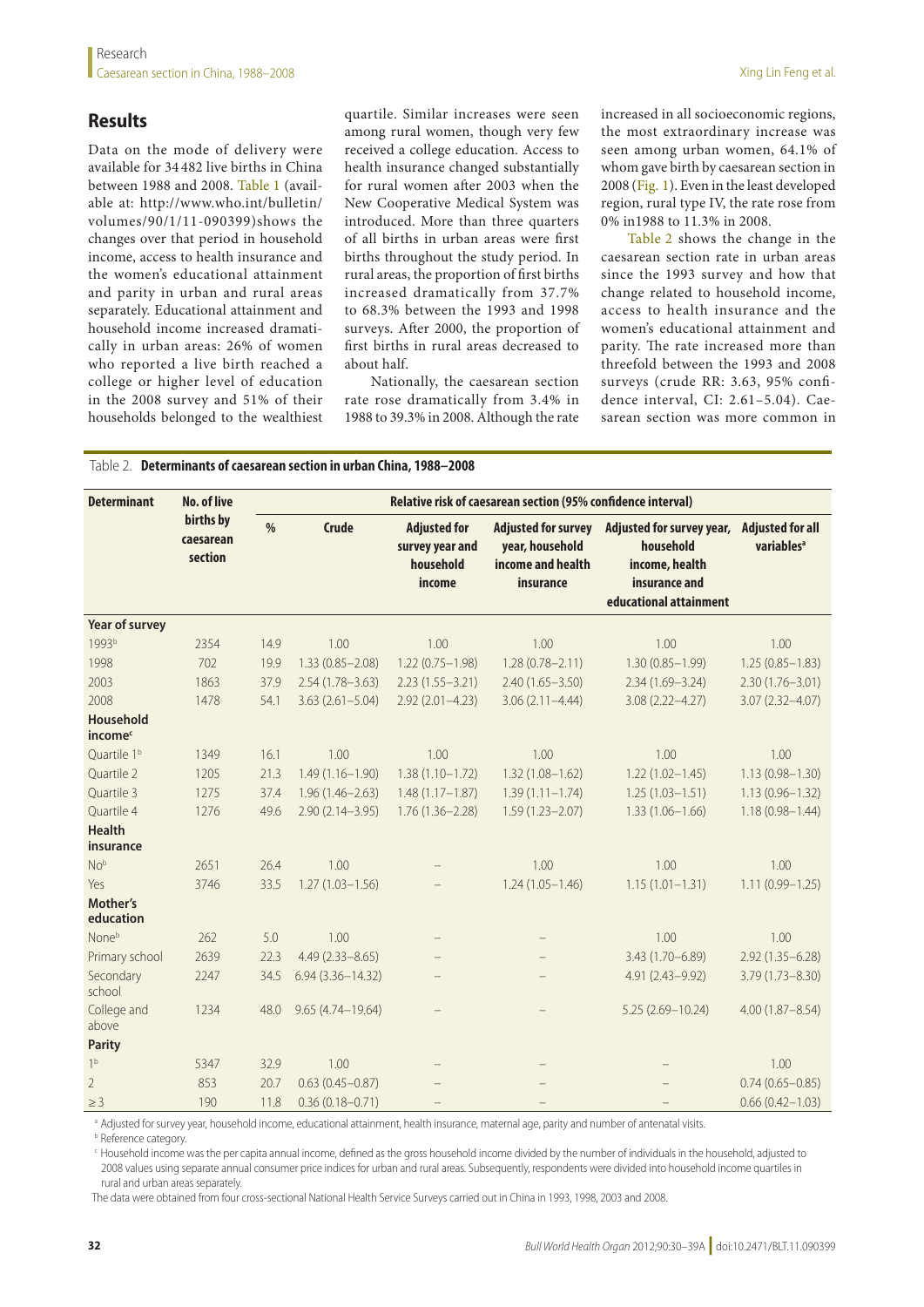| <b>Determinant</b>                   | No. of live                           | Relative risk of caesarean section (95% confidence interval) |                                                                 |                                                                                       |                                                                                                               |                                                   |  |  |  |
|--------------------------------------|---------------------------------------|--------------------------------------------------------------|-----------------------------------------------------------------|---------------------------------------------------------------------------------------|---------------------------------------------------------------------------------------------------------------|---------------------------------------------------|--|--|--|
|                                      | births by<br>caesarean<br>section (%) | <b>Crude</b>                                                 | <b>Adjusted for</b><br>survey year and<br>household in-<br>come | <b>Adjusted for</b><br>survey year,<br>household<br>income and<br>health<br>insurance | <b>Adjusted for survey</b><br>year,<br>household income,<br>health insurance<br>and educational<br>attainment | <b>Adjusted for all</b><br>variables <sup>a</sup> |  |  |  |
| Year of survey                       |                                       |                                                              |                                                                 |                                                                                       |                                                                                                               |                                                   |  |  |  |
| 1993b                                | 11373 (1.5)                           | 1.00                                                         | 1.00                                                            | 1.00                                                                                  | 1.00                                                                                                          | 1.00                                              |  |  |  |
| 1998                                 | 3 2 7 6 (3.6)                         | $2.38(1.54 - 3.68)$                                          | $1.82(1.17 - 2.82)$                                             | 1.91 (1.28-2.86)                                                                      | $1.91(1.28 - 2.86)$                                                                                           | 1.72 (1.19-2.50)                                  |  |  |  |
| 2003                                 | 7 174 (11.6)                          | 7.58 (4.86-11.82)                                            | $5.71(3.73 - 8.75)$                                             | $5.90(3.98 - 8.74)$                                                                   | $5.78(3.91 - 8.53)$                                                                                           | $5.25(3.77 - 7.30)$                               |  |  |  |
| 2008                                 | 6290 (23.6)                           | 15.46 (10.46-<br>22.86)                                      | $8.49(5.58 -$<br>12.93)                                         | $6.66(3.98 -$<br>11.15)                                                               | $6.70(4.05 - 11.09)$                                                                                          | 7.18 (4.82-10.69)                                 |  |  |  |
| Household<br>income <sup>c</sup>     |                                       |                                                              |                                                                 |                                                                                       |                                                                                                               |                                                   |  |  |  |
| Quartile 1 <sup>b</sup>              | 5882 (1.7)                            | 1.00                                                         | 1.00                                                            | 1.00                                                                                  | 1.00                                                                                                          | 1.00                                              |  |  |  |
| Quartile 2                           | 5376 (3.2)                            | $1.65(1.27 - 2.14)$                                          | $1.34(1.04 - 1.74)$                                             | $1.34(1.03 - 1.74)$                                                                   | $1.29(0.99 - 1.67)$                                                                                           | $1.11(0.86 - 1.43)$                               |  |  |  |
| Quartile 3                           | 5 386 (11.0)                          | $3.67(2.79 - 4.84)$                                          | $1.85(1.40 - 2.42)$                                             | $1.80(1.38 - 2.36)$                                                                   | $1.69(1.30 - 2.19)$                                                                                           | $1.39(1.07 - 1.81)$                               |  |  |  |
| Quartile 4                           | 5617 (22.9)                           | $9.36(6.78 - 12.92)$                                         | 3.04 (2.20-4.21)                                                | $2.91(2.15 - 3.93)$                                                                   | $2.59(1.94 - 3.46)$                                                                                           | $1.43(1.04 - 1.97)$                               |  |  |  |
| <b>Health insurance</b>              |                                       |                                                              |                                                                 |                                                                                       |                                                                                                               |                                                   |  |  |  |
| No <sup>b</sup>                      | 19860 (4.9)                           | 1.00                                                         |                                                                 | 1.00                                                                                  | 1.00                                                                                                          | 1.00                                              |  |  |  |
| Yes                                  | 8253 (19.1)                           | 3.93 (3.15-4.90)                                             |                                                                 | $1.45(1.06 - 1.98)$                                                                   | $1.42(1.04 - 1.92)$                                                                                           | $1.32(1.06 - 1.64)$                               |  |  |  |
| Mother's<br>education                |                                       |                                                              |                                                                 |                                                                                       |                                                                                                               |                                                   |  |  |  |
| None <sup>b</sup>                    | 4831 (3.0)                            | 1.00                                                         |                                                                 |                                                                                       | 1.00                                                                                                          | 1.00                                              |  |  |  |
| Primary school                       | 21 3 23 (9.4)                         | $3.09(2.10 - 4.53)$                                          |                                                                 |                                                                                       | $1.47(1.09 - 1.99)$                                                                                           | $1.07(0.84 - 1.37)$                               |  |  |  |
| Secondary school                     | 1677(17.7)                            | 5.86 (3.78-9.07)                                             |                                                                 |                                                                                       | $2.22(1.63 - 3.02)$                                                                                           | $1.21(0.96 - 1.51)$                               |  |  |  |
| College and above                    | 219 (29.5)                            | 9.75 (6.09-15.63)                                            |                                                                 |                                                                                       | $2.40(1.68 - 3.43)$                                                                                           | $1.52(1.20 - 1.91)$                               |  |  |  |
| Socioeconomic<br>region <sup>d</sup> |                                       |                                                              |                                                                 |                                                                                       |                                                                                                               |                                                   |  |  |  |
| Rural type IV <sup>b</sup>           | 4982 (1.7)                            | 1.00                                                         | $\qquad \qquad -$                                               | $\qquad \qquad -$                                                                     | $\qquad \qquad -$                                                                                             | 1.00                                              |  |  |  |
| Rural type III                       | 9333 (7.2)                            | 4.15 (2.26-7.60)                                             | $\qquad \qquad -$                                               | $=$                                                                                   | $\equiv$                                                                                                      | 2.94 (1.80-4.80)                                  |  |  |  |
| Rural type II                        | 8262 (8.7)                            | $5.03(2.68 - 9.43)$                                          | $\qquad \qquad -$                                               | $=$                                                                                   |                                                                                                               | $3.36(2.01 - 5.63)$                               |  |  |  |
| Rural type I                         | 5536 (15.5)                           | 8.91 (4.65-17.05)                                            |                                                                 |                                                                                       |                                                                                                               | 4.85 (2.88-8.19)                                  |  |  |  |
| <b>Parity</b>                        |                                       |                                                              |                                                                 |                                                                                       |                                                                                                               |                                                   |  |  |  |
| 1 <sup>c</sup>                       | 13 288 (12.2)                         | 1.00                                                         |                                                                 |                                                                                       | $\overline{\phantom{0}}$                                                                                      | 1.00                                              |  |  |  |
| $\overline{2}$                       | 10155(7.5)                            | $0.62(0.52 - 0.74)$                                          |                                                                 |                                                                                       |                                                                                                               | $0.70(0.62 - 0.79)$                               |  |  |  |
| $\geq$ 3                             | 4643(2.6)                             | $0.22(0.16 - 0.30)$                                          |                                                                 |                                                                                       |                                                                                                               | $0.54(0.41 - 0.71)$                               |  |  |  |

#### <span id="page-3-0"></span>Table 3. **Determinants of caesarean section in rural China, 1988–2008**

a Adjusted for survey year, household income, educational attainment, health insurance, maternal age, parity and number of antenatal visits.

**b** Reference category.

<sup>c</sup> Household income was the per capita annual income, defined as the gross household income divided by the number of individuals in the household, adjusted to 2008 values using separate annual consumer price indices for urban and rural areas. Subsequently, respondents were divided into household income quartiles in rural and urban areas separately.

<sup>d</sup> The Chinese Ministry of Health divided rural areas of the country into four socioeconomic regions according to social and economic indicators in the 1982 census: rural types I, II, III and IV, with type IV being the poorest.

The data were obtained from four cross-sectional National Health Service Surveys carried out in China in 1993, 1998, 2003 and 2008.

well educated and wealthy women and in those with health insurance. However, adjusting for these three factors plus parity, maternal age, the number of antenatal visits and the year of the survey had little effect on the RR: the fully adjusted RR of caesarean section in the 2008 survey compared with that of 1993 was 3.07 (95% CI: 2.32–4.07). This suggests that the increase in urban

areas cannot be explained by changes in education, income or health insurance. Although educational attainment remained a significant determinant of caesarean section in the adjusted analysis, income and health insurance did not. The caesarean section rate was much lower in women who had given birth previously than in those giving birth for the first time.

The picture was somewhat different in rural areas [\(Table](#page-3-0) 3). The caesarean section rate rose more than 15-fold between the 1993 and 2008 surveys (crude RR: 15.46, 95% CI: 10.46–22.86). Adjustment for household income resulted in a marked decrease in the relative risk in the 2008 survey compared with that of 1993, to 8.49 (95% CI: 5.58–12.93). In comparison, the fully adjusted RR was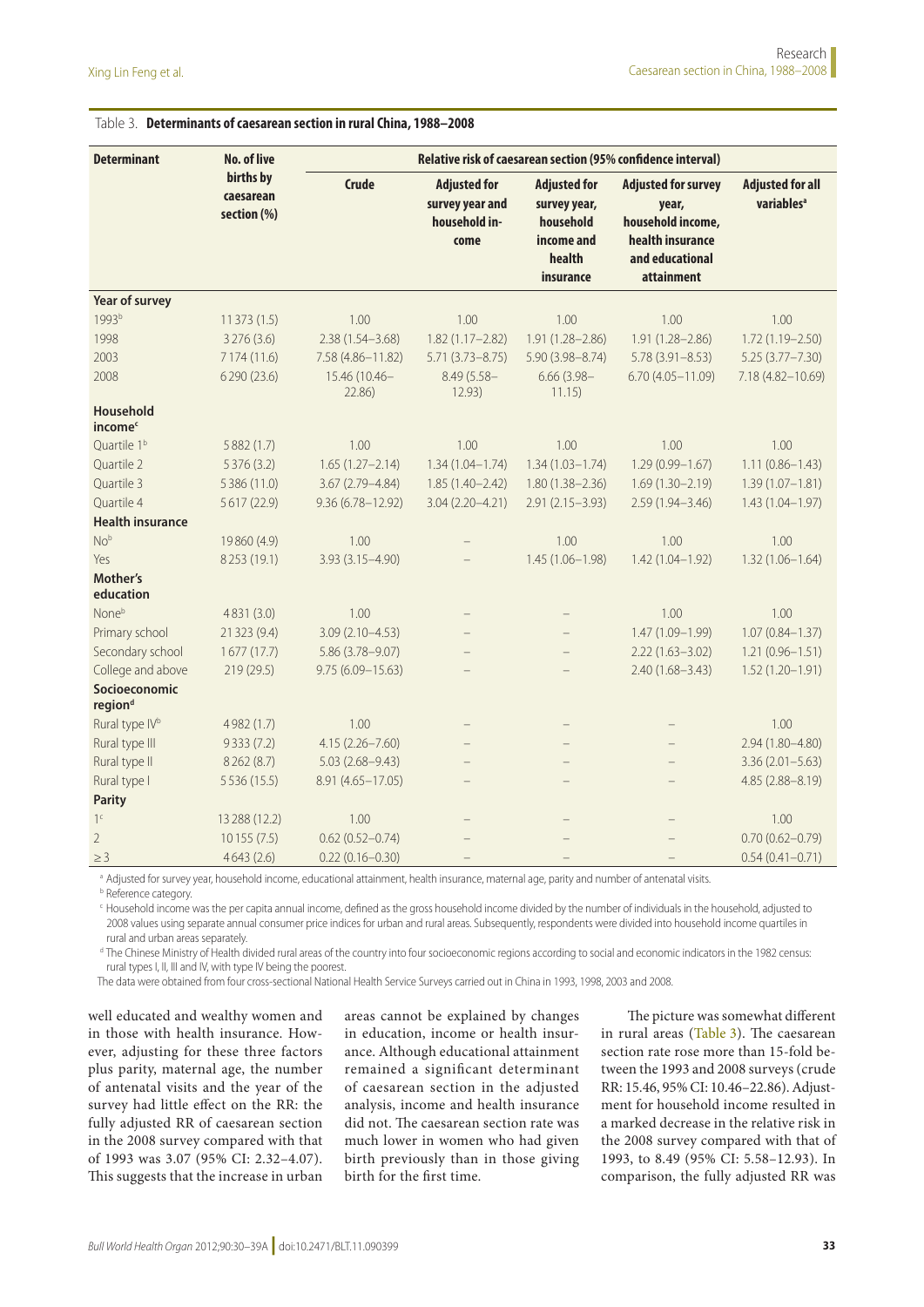#### <span id="page-4-0"></span>Table 4. **Trends in caesarean section in urban and rural China, 1988–2008, by household income, access to health insurance, women's education and parity**

| <b>Characteristic</b>         | <b>Reference</b> | Relative risk of caesarean section (95% confidence interval) | P for                |                      |             |  |
|-------------------------------|------------------|--------------------------------------------------------------|----------------------|----------------------|-------------|--|
|                               | 1993             | 1998                                                         | 2003                 | 2008                 | interaction |  |
| <b>Urban areas</b>            |                  |                                                              |                      |                      |             |  |
| Household income <sup>a</sup> |                  |                                                              |                      |                      |             |  |
| Quartile 1                    | 1.00             | $1.51(1.00 - 2.27)$                                          | $2.58(1.94 - 3.43)$  | $3.16(2.17 - 4.61)$  | 0.2234      |  |
| Quartile 2                    | 1.00             | $1.14(0.81 - 1.62)$                                          | $1.92(1.53 - 2.41)$  | $2.29(1.74 - 3.01)$  |             |  |
| Quartile 3                    | 1.00             | $1.35(0.95 - 1.91)$                                          | $1.99(1.53 - 2.41)$  | $2.44(1.87 - 3.20)$  |             |  |
| Quartile 4                    | 1.00             | $3.85(1.87 - 7.93)$                                          | $5.07(2.61 - 9.84)$  | $6.15(3.18 - 11.89)$ |             |  |
| Health insurance              |                  |                                                              |                      |                      |             |  |
| <b>No</b>                     | 1.00             | $2.93(2.01 - 4.26)$                                          | $6.17(4.55 - 8.36)$  | 8.26 (6.04-11.28)    | < 0.0001    |  |
| Yes                           | 1.00             | $1.60(1.27 - 2.01)$                                          | $2.13(1.83 - 2.49)$  | $2.70(2.34 - 3.11)$  |             |  |
| Mother's education            |                  |                                                              |                      |                      |             |  |
| None or primary               | 1.00             | $1.59(1.15 - 2.20)$                                          | $2.82(2.26 - 3.52)$  | $3.84(3.07 - 4.80)$  | 0.1604      |  |
| Secondary                     | 1.00             | $1.47(1.10 - 1.95)$                                          | $2.46(2.03 - 2.99)$  | $3.02(2.48 - 3.68)$  |             |  |
| College and above             | 1.00             | $1.39(0.94 - 2.05)$                                          | $1.84(1.39 - 2.43)$  | $2.39(1.82 - 3.13)$  |             |  |
| Parity                        |                  |                                                              |                      |                      |             |  |
| $\mathbf{1}$                  | 1.00             | $1.43(1.18 - 1.73)$                                          | $2.40(2.10 - 2.74)$  | $3.19(2.79 - 3.64)$  | 0.0818      |  |
| $\geq$ 2                      | 1.00             | $2.75(1.37 - 5.52)$                                          | $4.05(2.57 - 6.38)$  | $6.18(4.06 - 9.42)$  |             |  |
| <b>Rural areas</b>            |                  |                                                              |                      |                      |             |  |
| Household income <sup>a</sup> |                  |                                                              |                      |                      |             |  |
| Quartile 1                    | 1.00             | $1.54(0.60 - 3.97)$                                          | 8.99 (5.93-13.62)    | 12.13 (6.79-21.69)   | 0.0026      |  |
| Quartile 2                    | 1.00             | $1.82(1.08 - 3.08)$                                          | $6.41(4.52 - 9.08)$  | 8.28 (5.44-12.61)    |             |  |
| Quartile 3                    | 1.00             | $1.30(0.81 - 2.09)$                                          | $4.74(3.40 - 6.62)$  | 7.54 (5.42-10.50)    |             |  |
| Quartile 4                    | 1.00             | $1.27(0.82 - 1.95)$                                          | $2.89(2.06 - 4.05)$  | $4.57(3.30 - 6.31)$  |             |  |
| Health insurance              |                  |                                                              |                      |                      |             |  |
| <b>No</b>                     | 1.00             | $3.16(2.35 - 4.23)$                                          | 10.02 (8.03-12.51)   | 28.71 (21.90-37.65)  | < 0.0001    |  |
| Yes                           | 1.00             | $1.24(0.68 - 2.26)$                                          | $3.22(2.38 - 4.34)$  | $4.33(3.35 - 5.60)$  |             |  |
| Mother's education            |                  |                                                              |                      |                      |             |  |
| None                          | 1.00             | $1.78(0.70 - 4.50)$                                          | $6.74(3.79 - 12.01)$ | 16.56 (9.49-28.88)   | 0.0034      |  |
| Primary                       | 1.00             | $2.51(1.88 - 3.35)$                                          | $7.78(6.31 - 9.59)$  | 15.61 (12.75-19.11)  |             |  |
| Secondary and above           | 1.00             | $1.32(0.68 - 2.56)$                                          | $3.14(2.09 - 4.72)$  | $6.50(4.48 - 9.42)$  |             |  |
| Parity                        |                  |                                                              |                      |                      |             |  |
| $\mathbf{1}$                  | 1.00             | $1.66(1.24 - 2.23)$                                          | 5.56 (4.47-6.91)     | 10.71 (8.67-13.23)   | < 0.0001    |  |
| $\geq$ 2                      | 1.00             | $1.95(1.13 - 3.35)$                                          | 8.02 (5.95-10.81)    | 21.94 (16.61-28.98)  |             |  |

<sup>a</sup> Household income was the per capita annual income, defined as the gross household income divided by the number of individuals in the household, adjusted to 2008 values using separate annual consumer price indices for urban and rural areas. Subsequently, respondents were divided into household income quartiles in rural and urban areas separately.

The data were obtained from four cross-sectional National Health Service Surveys carried out in China in 1993, 1998, 2003 and 2008.

7.18 (95% CI: 4.82–10.69). This suggests that increasing income explained a large part of the rate rise in rural areas. However, the effect of the socioeconomic region on the rate remained substantial even after full adjustment for other variables ([Table](#page-3-0) 3).

[Table](#page-4-0) 4 shows the change in the caesarean section rate between the 1993 and 2008 surveys in urban and rural areas by household income, access to health insurance and women's educational attainment and parity.

[Fig.](#page-5-0) 2 illustrates the change in caesarean section rate between the 1993 and 2008 surveys in urban and rural areas by household income. The rate remained

lower in rural than urban areas regardless of income. For example, in the 2008 survey, 27.4% of the richest women in rural areas gave birth by caesarean section compared with 37.7% of the poorest urban women. In urban areas, the rate increased over time at the same pace in all income quartiles (*P*-value for interaction: 0.2234), while in rural areas the rate of increase was much greater in the lowest than the highest quartile (*P*-value for interaction: 0.0026).

[Table](#page-4-0) 4 and [Fig.](#page-5-1) 3 show that women with no health insurance experienced the most dramatic rise in caesarean section rate between the 1993 and 2008 surveys in both urban and rural areas (*P*-value for interaction: < 0.0001 for both). By 2008, the rate was above 50% for both insured and uninsured urban women. In rural areas, the rate in 2008 was high in women both with and without health insurance: 23.3% and 27.1%, respectively.

[Table](#page-4-0) 4 and [Fig.](#page-6-0) 4 show that the effect of the mother's educational attainment on the change in the caesarean section rate between the 1993 and 2008 surveys was very similar to that of income. We pooled women with no or only primary school education in urban areas and women with secondary and college education in rural areas to increase the power of the statistical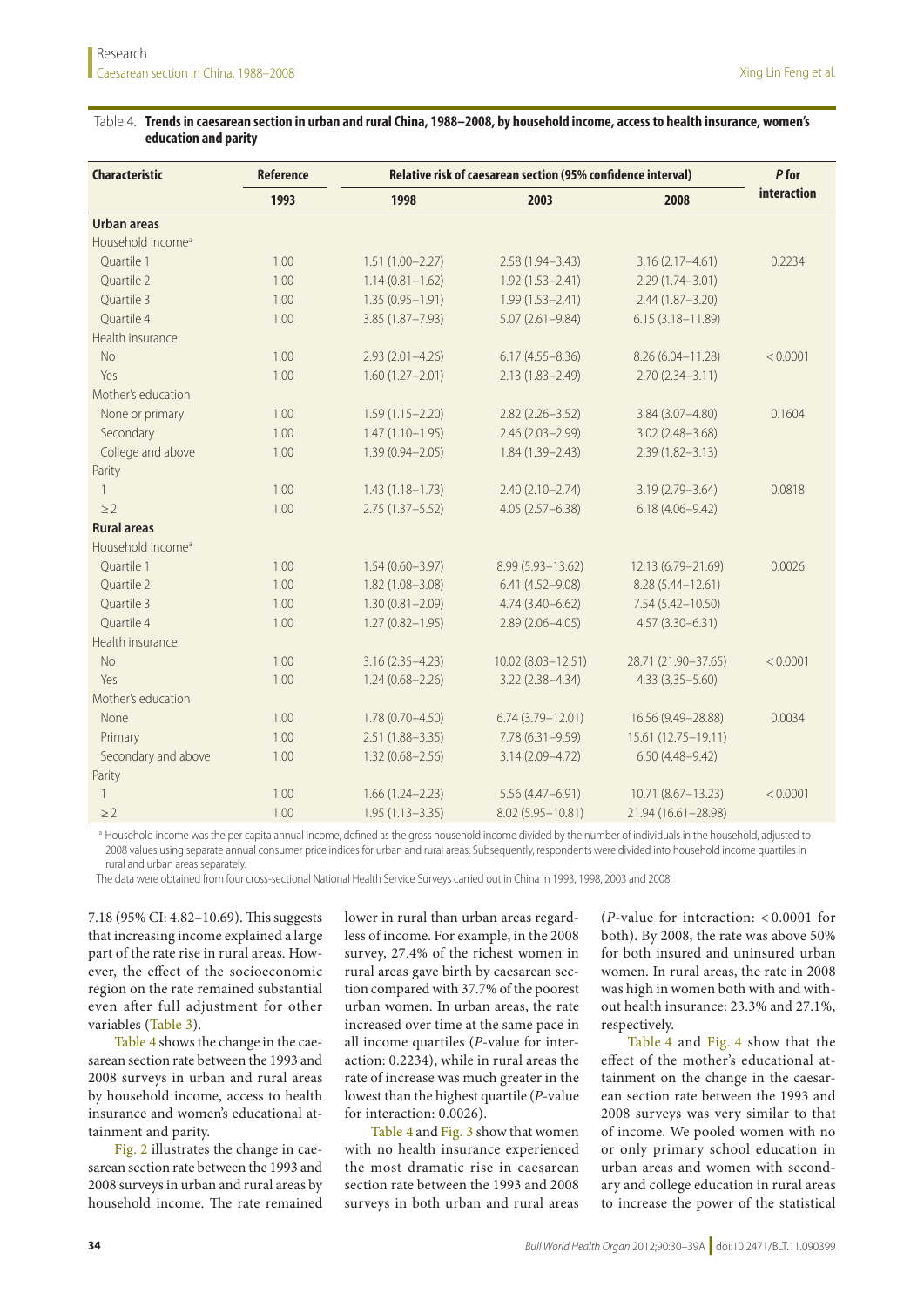#### <span id="page-5-0"></span>Fig. 2. **Caesarean section rate in rural and urban China, 1988–2008, by household**  income<sup>a</sup>



<sup>a</sup> Household income was the per capita annual income, defined as the gross household income divided by the number of individuals in the household, adjusted to 2008 values using separate annual consumer price indices for urban and rural areas. Subsequently, respondents were divided into household income quartiles in rural and urban areas separately.

The data were obtained from four cross-sectional National Health Service Surveys carried out in China in 1993, 1998, 2003 and 2008.

#### <span id="page-5-1"></span>Fig. 3. **Caesarean section rate in rural and urban China, 1988–2008, by access to health insurance**



The data were obtained from four cross-sectional National Health Service Surveys carried out in China in 1993, 1998, 2003 and 2008.

analysis. By 2008, caesarean section was very common in all educational groups in urban areas (range: 43.9–64.8%). In rural areas, the rate increased much more in women with no education than in those with secondary or higher education (*P*-value for interaction: 0.0034). However, the rate among rural women educated to secondary level or above was only 35.2%, lower than the 43.9% among urban women with no or only primary school education.

[Table](#page-4-0) 4 and [Fig.](#page-6-1) 5 show that women with a parity of two or more experienced the fasted rise in caesarean section rate between the 1993 and 2008 surveys. The rate increased from 0.8% in 1993 to 16.6% in 2008 in rural areas and from 5.9% to 36.4% in urban areas. The rise among women with a first pregnancy was also dramatic: in the 2008 survey, 28.2% of rural primiparous women and 57.1% of urban primiparous women reported giving birth by caesarean section.

# **Discussion**

Our study confirms that the proportion of births by caesarean section in China rose dramatically between 1988 and 2008. Although the procedure was more common among wealthy and well educated women, the rate increased alarmingly in all socioeconomic groups, including the poor, the uneducated and the rural population. In urban areas in 2008, the rate was over 40% even in poorly educated women. Only the poorest rural women and those living in the most remote and socioeconomically deprived rural type-IV region still had rates below 15%.

Two findings in this study merit particular attention. First, our data suggest that the socioeconomic region of residence is a more important determinant of the caesarean section rate than the women's individual socioeconomic characteristics. For example, the rate was much higher in urban women with a low level of education than in similarly educated rural women. Moreover, in 2008, the rate was almost five times higher among women in the wealthiest rural type-I region than in the poorest rural type-IV region, irrespective of individual variations in household income, educational attainment or access to health insurance. Hence, supply side factors may be a more important determinant of caesarean section than ability to pay or educational level.

Second, the rise in the caesarean section rate in rural areas of China is only partly accounted for by changes in household income or access to health insurance and the rise in urban areas cannot be attributed to the substantial improvements in income and education over the last two decades. Moreover, the suggested link with health insurance fundin[g6](#page-9-1),[10](#page-9-5)[,13](#page-9-7),[14,](#page-9-8)[18](#page-9-11) is called into question by the observation that the rate increased more rapidly among women without health insurance than among those with insurance in both urban and rural areas. This finding is surprising since other researchers have proposed that the increased use of caesarean section was partly driven by the heavy dependence of hospitals on fee-for-service financing and associated profit-related bonus payments for service providers. $8,10,13,14,24$  $8,10,13,14,24$  $8,10,13,14,24$  $8,10,13,14,24$  $8,10,13,14,24$  $8,10,13,14,24$  In this context, one would expect higher revenue from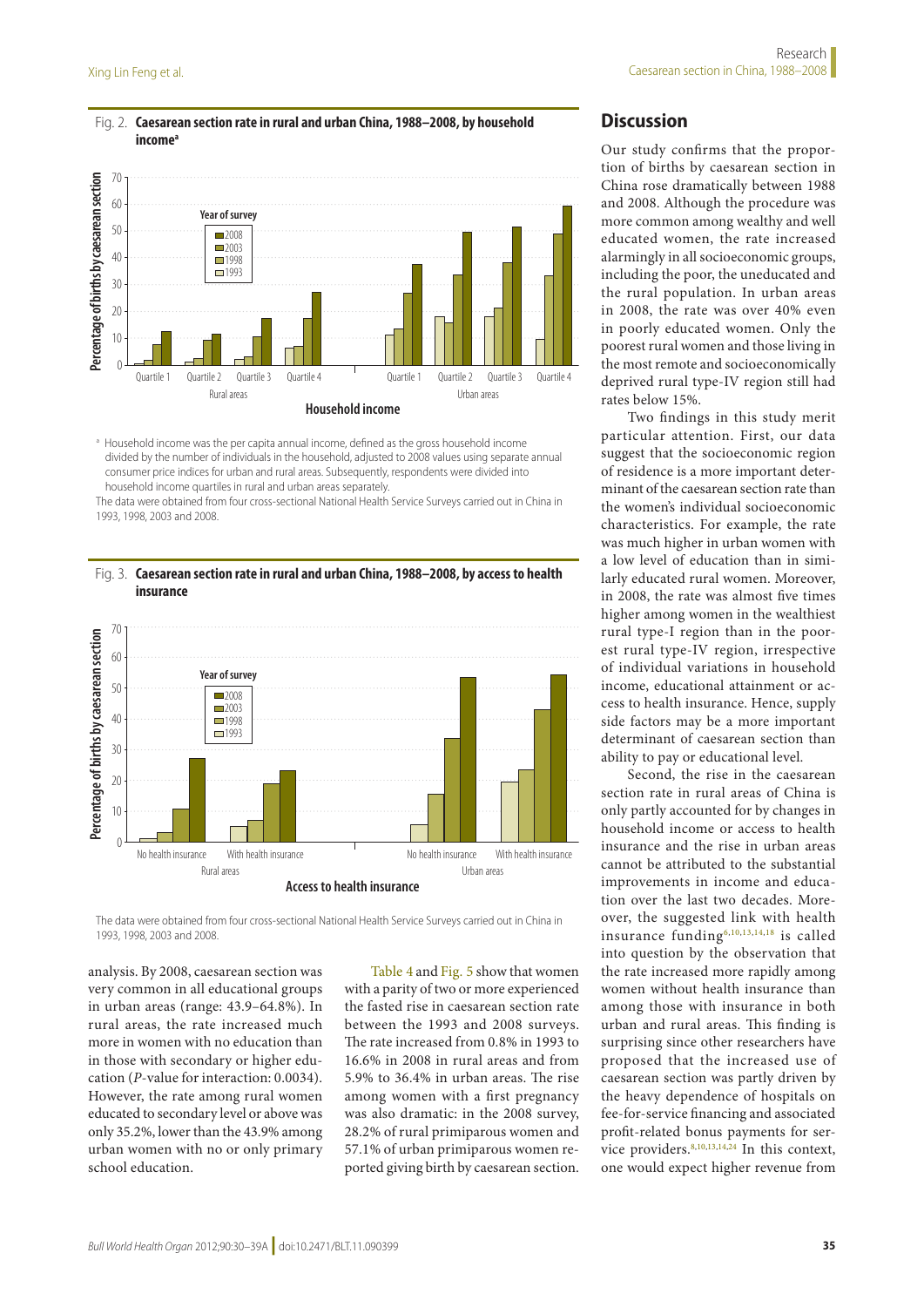<span id="page-6-0"></span>

The data were obtained from four cross-sectional National Health Service Surveys carried out in China in 1993, 1998, 2003 and 2008.



<span id="page-6-1"></span>Fig. 5. **Caesarean section rate in rural and urban China, 1988–2008,<sup>a</sup> by parity** 

The data were obtained from four cross-sectional National Health Service Surveys carried out in China in 1993, 1998, 2003 and 2008.

high-income households<sup>[8](#page-9-4),[9](#page-9-3),[14](#page-9-8),[24](#page-9-17)</sup> and in-surance payments<sup>[13](#page-9-7)[,14,](#page-9-8)[18](#page-9-11)</sup> to explain a large part of the increase.

Studies from across the world have shown that the caesarean section rate may be influenced by factors other than the ability to pay, including fear of litigation, convenience, perceived safety, fear of substandard care and the opportunity for sterilization.<sup>2-[4,](#page-9-19)[25](#page-9-20)-27</sup> China's urban caesarean section rate was already high 20 years ago $8,18$  $8,18$  and the increasing trend may have been set long before the introduction of financial reforms in the health sector. The introduction of the one-child policy in 1979 may have contributed indirectly to the rise because the medical risk is lower when there are fewer repeat

caesarean sections and parents who expect to have only one child may opt for what is perceived to be the safest delivery option. This is reflected in the higher rates we observed among primiparous women. The Chinese Government's emphasis on deliveries attended by doctors rather than midwives may also have contributed. In its modernization, China has marginalized midwifery<sup>28</sup> and the density of nurses and midwives is lower than ex-pected for the country's income level.<sup>[29](#page-9-23)</sup> Midwifery education was discontinued in 1993 and the number of doctors trained in western medicine doubled in the last two decades.<sup>[28](#page-9-22),[30](#page-9-24)</sup> Hospitals in urban and wealthier regions are better equipped and have more qualified

staff than those in more remote rural regions, making caesarean section more accessible. However, the recent focus on strengthening the medical capacity of more remote township hospitals, including assigning obstetrical experts from provincial tertiary hospitals, has also driven up the use of caesarean section in these hospitals. $9,21$  $9,21$ 

As has been shown in Brazil, once a certain threshold has been reached, caesarean section is increasingly regarded as harmless and effective by both doctors and women. Moreover, poor women, inspired by trends among the rich, increasingly demand caesarean section.[4](#page-9-19) Whether Chinese women request caesarean section or are persuaded by their doctors to accept the procedure is not known. Hospital records indicate that a high proportion of caesarean sections are performed for no specific clinical indication, $15-17,24$  $15-17,24$  for social reasons $15-17$ or on the women's request,<sup>[10](#page-9-5),12</sup> but these records need to be interpreted with caution since the power imbalance during labour and delivery favours decisionmaking by physicians. $26,31$  $26,31$ 

The data and analytical approach used in this study merit careful scrutiny. Interviews were performed by trained health personnel and bias in self-reported caesarean section is likely to be minimal.[32](#page-9-27) In contrast, births may have been underreported, particularly when the pregnancy was not approved by the family planning system or occurred among rural migrants temporarily away from home. Since rural migrants may be less likely to use formal health services, we may have overestimated the proportion of births by caesarean section. Our findings accord with those obtained using differ-ent sampling methods however.<sup>[10](#page-9-5)-12[,18,](#page-9-11)[33](#page-9-28)</sup> We categorized income levels in rural and urban areas separately because similar levels of income represent different levels of purchasing power in the two areas. Since the richest rural households had a lower income than the poorest urban households, ignoring the difference between urban and rural areas would have categorized both groups as poor. Income was adjusted to 2008 values because inflation has been substantial in China over the past 20 years.<sup>[34](#page-9-29)</sup> Rural health insurance schemes are decentralized in China<sup>[13](#page-9-7)</sup> and our definition of health insurance may not have captured the variation in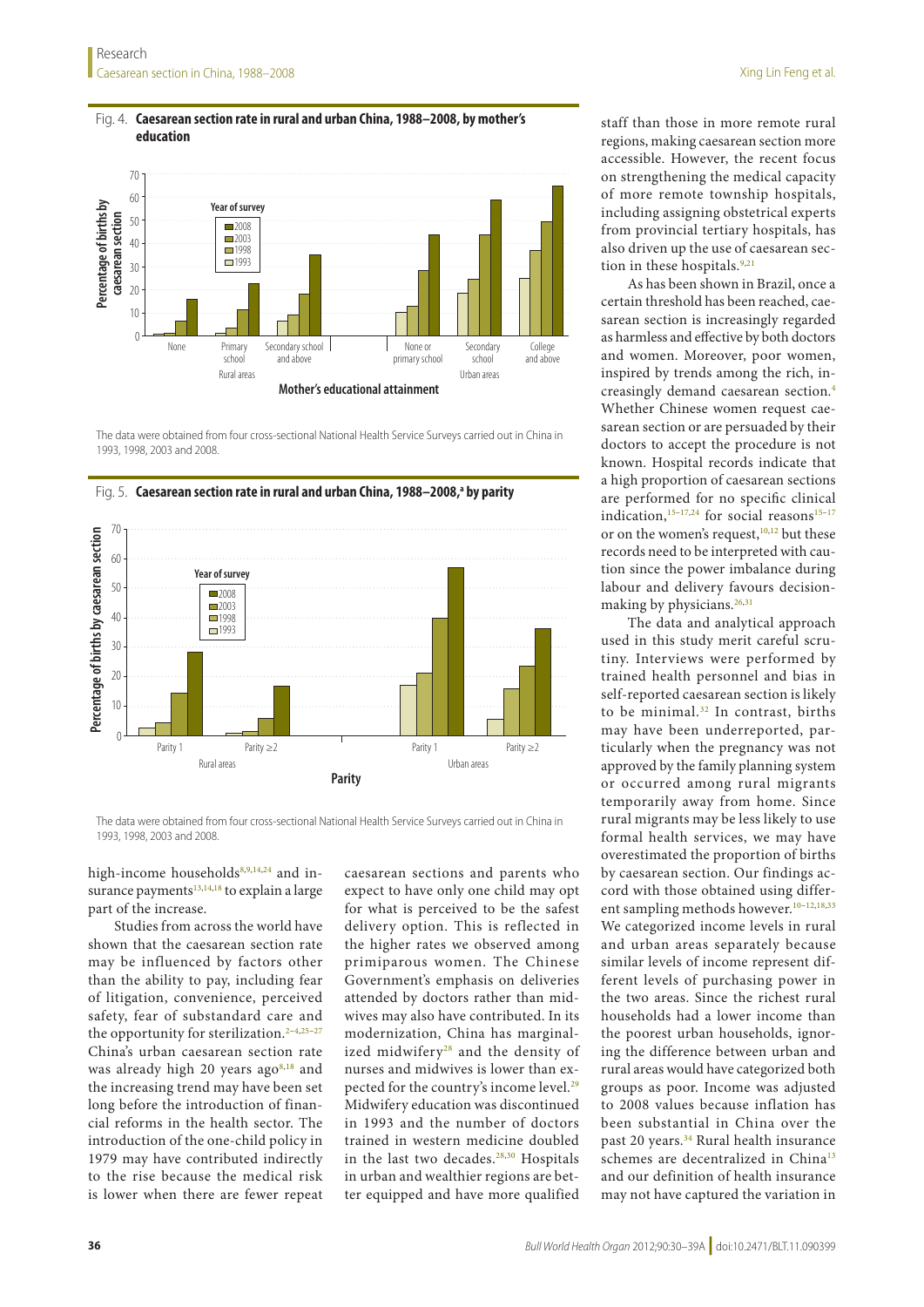the content or coverage of the different schemes, particularly after 2003 when the New Cooperative Medical System was introduced.<sup>13</sup> Since any misclassification of health insurance is unlikely to be related to the caesarean section rate, we may have underestimated the strength of the association between health insurance and caesarean section. Lastly, we used a Poisson regression approach with robust standard errors to compute RRs when comparing the various groups. This approach is recommended in preference to logistic regression when the outcome is common as odds ratios tend to overestimate the relative risk in this situation.<sup>22[,23](#page-9-16)</sup>

Most previous studies in China and elsewhere have focused on individual determinants of the caesarean section rate at one point in time and have seldom taken into account geographical variation beyond rural–urban disparities.[2,](#page-9-18)[5,](#page-9-30)[6](#page-9-1)[,14,](#page-9-8)[18](#page-9-11) Our analysis of the factors responsible for the increasing use of the procedure over time suggests that changes in single variables, such as access to health insurance or increasing wealth, do not explain the rising rate. The strong regional variation in the caesarean section rate we observed, which was independent of socioeconomic changes, points to structural factors related to the supply of services as an important driver of the increase. As hospital delivery becomes nearly uni-versal,<sup>[35](#page-9-31)</sup> women may share knowledge about the risks and benefits of caesarean

section and a societal consensus may be reached that the procedure is safe and benefits both mother and child. Very little is known about the actual or perceived safety of caesarean section in China,[7](#page-9-2),[36](#page-9-32) however, and such information is urgently needed. ■

#### **Acknowledgements**

We thank Dr Keqin Rao at the Statistics and Information Centre, Ministry of Health of China, Dr Yaoguang Zhang and the China Medical Board. Xing Lin Feng was funded by the China Medical Board through a faculty development programme to study at the London School of Hygiene and Tropical Medicine.

**Competing interests:** None declared.

# **ملخص**

العوامل المؤثرة في زيادة معدلات الجراحة القيصرية في الصين بين عامي 1988 و 2008

22.86(. وبعد تصحيح التحسن يف الدخل والتعليم واحلصول على التأمين الصحي طوال مدة الدراسة، انخفض الخطر النسبي في المدن (الخطر النسبي: 3.07؛ فاصلة الثقة ٪95: 2.32–4.07)، وهذا يشير إلى أن هذّه العوامل لا تبرر تلك الزيادة؛ أما في الأرياف، فقد انخفض الخطر النسبي المُصَحِح إلى 7.18 (فاصلة الثقة ٪95: 4.82–10.69)، وبهذا يظهر أنّ التغير الاجتماعي الاقتصادي هو المسؤول الوحيد جزئياً عن هذه الزيادة. وكانت منطقة السكن ومستواها الاجتهاعي الاقتصادي أكثر أهمية في التأثير على معدل اجلراحات القيرصية مقابل احلالة االجتامعية االقتصادية للفرد. ا**لاستنتاج** الاختلاف الشاسع بين معدلات الجراحة القيصرية بحسب املنطقة االجتامعية االقتصادية، مستقال عن دخل الفرد أو التأمني الصحي أو التعليم، يدل عىل أن العوامل البنائية املتعلقة بإمداد اخلدمات قد أثرت عىل زيادة معدل القيرصية أكثر من قدرة املرأة عىل دفع التكاليف.

**الغرض** التعرف عىل العوامل املؤدية إىل الزيادة الرسيعة يف جراحة القيصرية في الصين بين عامي 1988 و 2008 **الطريقة** استخدمت املعطيات من أربعة مسوحات وطنية مستعرضة )لألعوام ،1993 ،1998 ،2003 2008 ّ ( واستخدم التحوف لِمُعَدَّل لبواسون لتحديد ما إذا كانت التغيرات في دخل الأسرة، ُ أو احلصول عىل التأمني الصحي، أو تعليم املرأة قد أثرت عىل زيادة جراحة القيصرية في المدن والأرياف. **النتائج** يف عام ،2008 أبلغت 64.1% من النساء يف املدن و 11.3٪ من النساء في المناطق الأشد فقراً في المدن عن ولادتهن بالقيصرية. وكان هناك زيادة سريعة في القيصرية في جميع الفئات

الاجتهاعية الاقتصادية. وبين عامي 1993 و 2008، زاد خطر الجراحة القيصرية لأكثر من ثلاثة أضّعاف في المدن (الخطر النسبي: 3.63؛ فاصلة الثقة ٪95: 16.1-04-50) وأكثر من 15 ضعفاً في الأرياف (الخطر النسبي: 15.46؛ فاصلة الثقة /95: 10.46-

## 摘要

#### 1988--2008年间影响中国剖宫产率上升的因素

目的 旨在确定1988-2008年间推动中国剖宫产迅速上升 的因素。

方法 利用四项国家横断面调查数据(1993、1998、2003 和2008年)和改良的泊松回归来确定家庭收入、医疗保险 的覆盖情况或妇女受教育程度的变化是否为城乡剖宫产 上升的原因。

结果 2008年,64.1%的城市妇女和11.3%最贫困农村地区 的妇女采用剖宫产分娩。所有社会经济人群中的剖宫产 率均快速上升。1993-2008年间,城市地区的剖宫产风险 增加了3倍多(相对危险度,3.63;95%可信区间,2.61-5.04), 而农村地区则增加了15倍多(相对危险度,15.46;95%可 信区间,10.46-22.86)。对妇女在研究阶段的家庭收入、

受教育程度和医疗保险的覆盖情况进行调整之后,城市地 区的相对风险仅略微降低(相对危险度,3.07;95%可信区 间:2.32-4.07),表明这些因素并不能解释剖宫产率的上升; 而在农村地区,调整后的相对风险下降到7.18(95%可信区 间:4.82-10.69),表明个人社会经济状况的变化只能部分解 释这种上升现象。与个人社会经济状况相比,居住的社会 经济地区是更为重要的影响剖宫产率的因素。

结论 剖宫产率不受妇女的个人收入、医疗保险或受教育程 度的影响,而是随她们所在的社会经济地区域的不同而发生 较大变化,这表明相比妇女的支付能力,与提供服务相关的结 构因素更多地影响着剖宫产的增长率。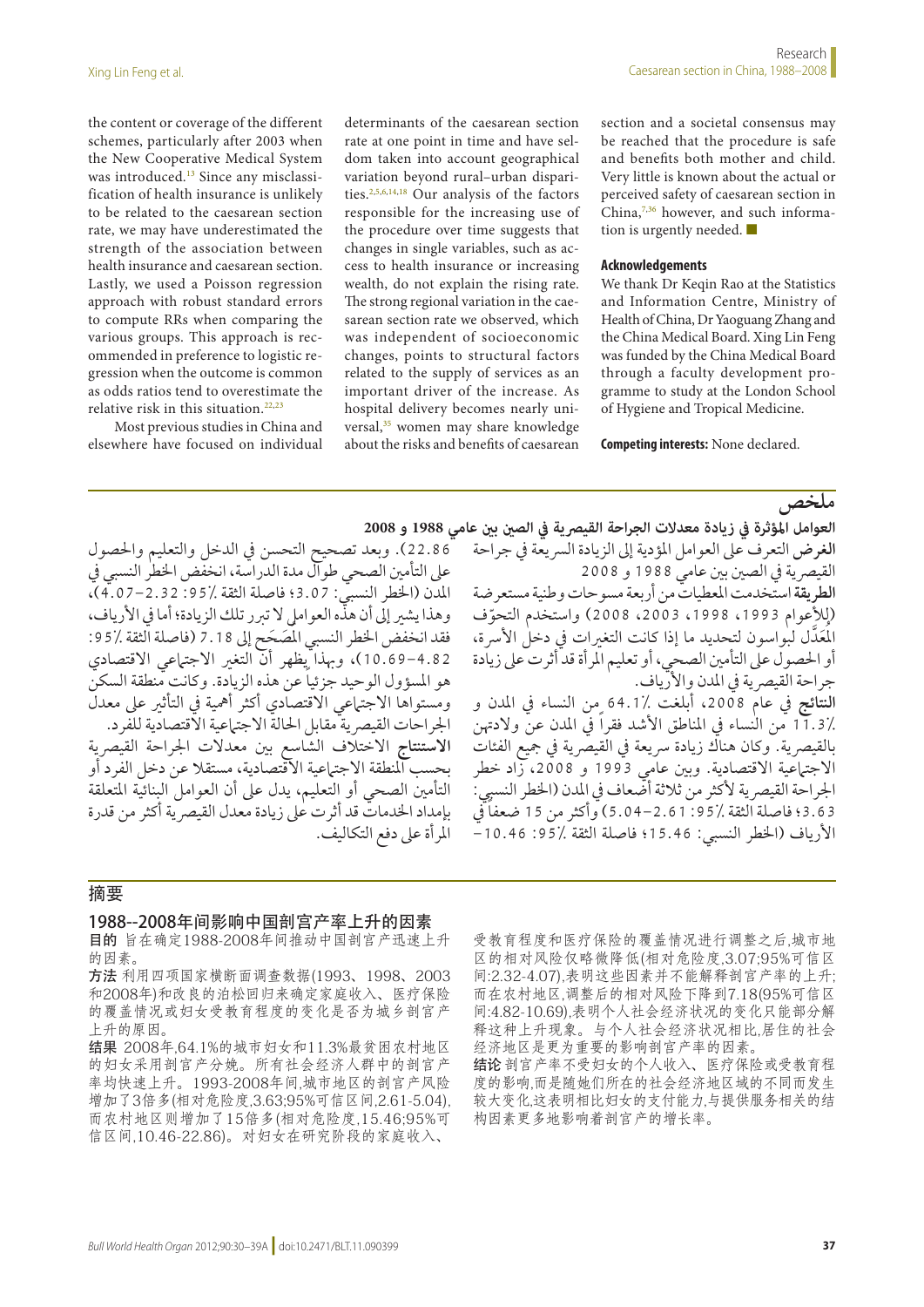#### **Résumé**

## **Facteurs influençant la hausse des taux de césarienne en Chine entre 1988 et 2008**

**Objectif** Identifier les facteurs de l'augmentation rapide du nombre de césariennes en Chine entre 1988 et 2008.

**Méthodes** Les données de quatre enquêtes nationales transversales (1993, 1998, 2003 et 2008) et une régression modifiée de Poisson ont été utilisées pour déterminer si des changements dans le revenu des ménages, dans l'accès à l'assurance maladie ou dans l'éducation des femmes expliquaient la hausse du nombre de césariennes dans les zones urbaines et rurales.

**Résultats** En 2008, 64,1% des citadines et 11,3% des femmes des régions rurales les plus pauvres ont déclaré avoir donné naissance par césarienne. Une hausse accélérée s'est produite dans tous les groupes socioéconomiques. Entre 1993 et 2008, le risque de césarienne a plus que triplé dans les zones urbaines (risque relatif, RR: 3,63, intervalle de confiance de 95%, IC: 2,61–5,04) et a été multiplié par 15 dans les

zones rurales (RR: 15,46, IC de 95%: 10,46–22,86). Après ajustement pour améliorations de revenu, d'éducation et d'accès à l'assurance maladie au cours de la période d'étude, le RR a peu chuté dans les zones urbaines (RR: 3,07, IC de 95%: 2,32–4,07), ce qui suggère que ces facteurs n'expliquent pas l'augmentation. Dans les zones rurales, le RR ajusté a chuté à 7,18 (IC de 95%: 4,82–10,69), ce qui montre que l'évolution socioéconomique n'est que partiellement responsable de la hausse. La région socioéconomique de résidence a plus influencé le taux de césarienne que le statut socioéconomique individuel.

**Conclusion** La grande variation du taux de césarienne par région socioéconomique, indépendamment du revenu individuel, de l'assurance maladie ou de l'éducation, suggère que des facteurs structurels liés à la fourniture de services ont influencé la hausse du taux, plus que la capacité de paiement de la femme.

#### **Резюме**

## **Факторы, повлиявшие на рост числа родоразрешений с использованием кесарева сечения в Китае в 1988–2008 годах**

**Цель** Выявить факторы, приведшие к резкому росту использования кесарева сечения в Китае в 1988–2008 годах.

**Методы** Чтобы определить, содействовало ли изменение доходов домохозяйств, доступности медицинского страхования или образовательного уровня женщин повышению числа родоразрешений с использованием кесарева сечения в городских и сельских районах, были использованы данные четырех национальных кросс-секционных исследований и модифицированная пуассонова регрессия.

**Результаты** В 2008 году 64,1% городских женщин и 11,3% женщин в беднейшем сельском регионе сообщили, что рожали с использованием кесарева сечения. Быстрый рост происходил во всех социально-экономических группах. В период с 1993 по 2008 год риск применения кесарева сечения в городских районах возрос более чем в три раза (относительный риск, ОР: 3,63; 95% доверительный интервал, ДИ: 2,61–5,04) а в сельских – более чем в 15 раз (ОР: 15,46; 95% ДИ: 10,46–22,86). После корректировки с учетом увеличения доходов, повышения образовательного

уровня и улучшения доступа к медицинскому страхованию за обследуемый период, ОР в городских районах снизился минимально (ОР: 3,07; 95% ДИ: 2,32–4,07); это свидетельствует о том, что рост не объясняется указанными факторами. В сельских районах скорректированный ОР сократился до 7,18 (95% ДИ: 4,82–10,69); это показывает, что социально-экономические перемены лишь частично объясняют рост. Социальноэкономический регион проживания был более важным фактором, объясняющим динамику показателя родоразрешений с использованием кесарева сечения, чем индивидуальный социально-экономический статус.

**Вывод** Значительный разброс показателя родоразрешений с использованием кесарева сечения, не зависящий от индивидуального дохода, медицинского страхования или образования, позволяет предположить, что на рост показателя в большей степени влияли структурные факторы, связанные с предложением услуг, чем платежеспособность женщин.

## **Resumen**

#### **Factores que influyeron en el aumento de la tasa de cesárea en China entre 1988 y 2008**

**Objetivo** Identificar los factores que propiciaron un rápido incremento de las cesáreas en China entre 1988 y 2008.

**Métodos** Se utilizaron datos procedentes de cuatro encuestas transversales (1993, 1998, 2003 y 2008), así como la regresión de Poisson modificada para determinar si los cambios en los ingresos familiares, el acceso al seguro sanitario o la educación de las mujeres contribuyeron al aumento de las cesáreas en áreas urbanas y rurales.

**Resultados** En 2008 se informó de que el 64,1% de las mujeres residentes en áreas urbanas y el 11,3% de las mujeres residentes en áreas rurales dieron a luz mediante cesárea. Se produjo un rápido incremento en todos los grupos socioeconómicos. Entre 1993 y 2008, el riesgo de dar a luz mediante cesárea aumentó más de tres veces en áreas urbanas (riesgo relativo, RR: 3,63; 95% intervalo de confianza, IC: 2,61–5,04) y más de 15 veces en áreas rurales (RR: 15,46; 95% IC: 10,46–22,86). Después del ajuste de las mejoras en los ingresos, educación y acceso al seguro

sanitario durante el periodo de estudio, el RR registró una reducción mínima en las áreas urbanas (RR: 3,07; 95% IC: 2,32–4,07), lo que sugiere que estos factores no explican el aumento; en áreas rurales el RR ajustado se redujo hasta 7,18 (95% IC: 4,82–10,69), lo que demuestra que el cambio socioeconómico solo es parcialmente responsable del aumento. La región socioeconómica de residencia fue un impulsor más importante que el estatus socioeconómico individual para el aumento de la tasa de cesárea.

**Conclusión** La gran variación en la tasa de cesárea por región socioeconómica, independientemente de los ingresos individuales, del seguro sanitario o de la educación, sugiere que los factores estructurales relacionados con el suministro de servicios han influido más en el aumento de dicha tasa que la solvencia de las mujeres.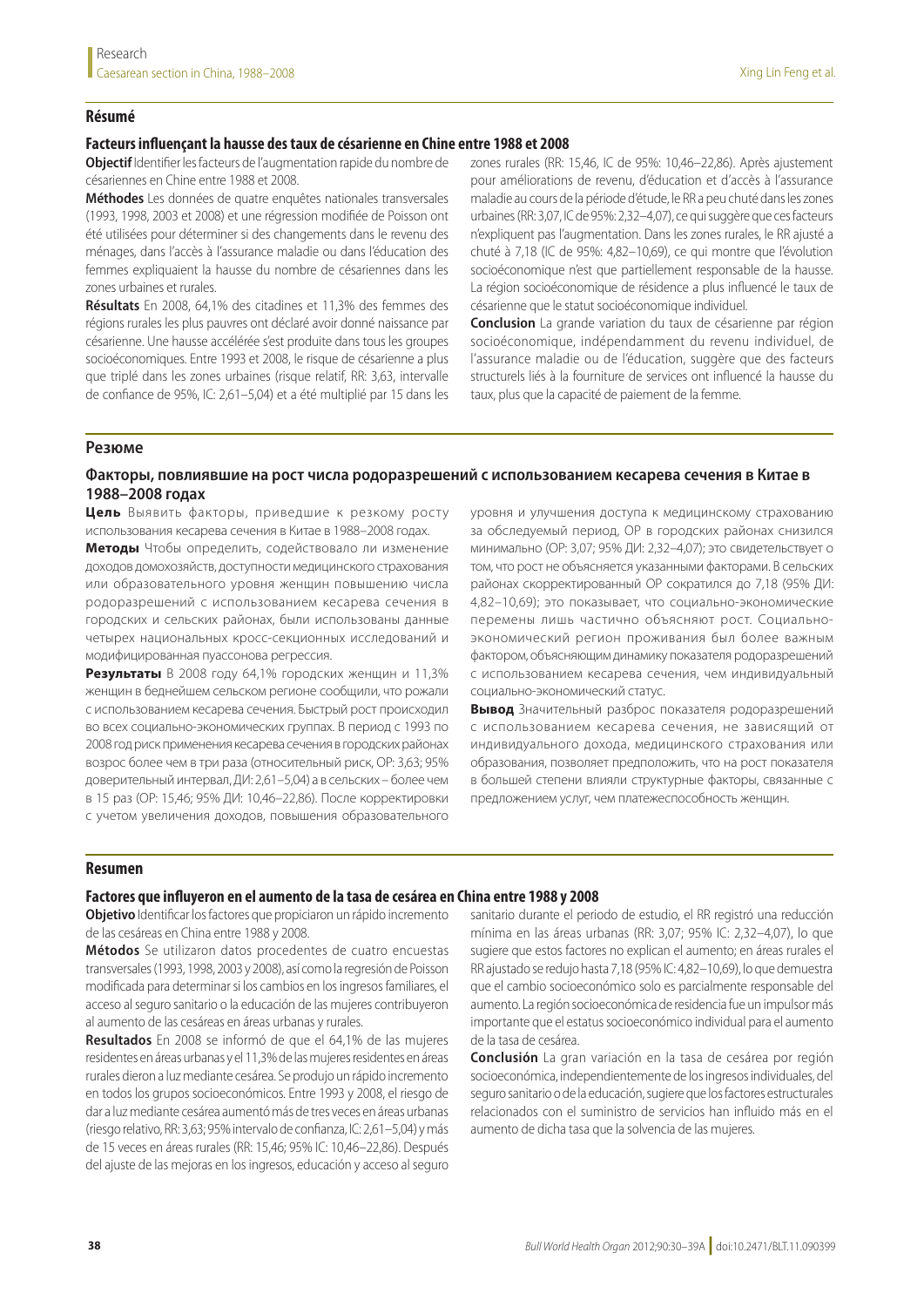## **References**

- <span id="page-9-0"></span>1. Betrán AP, Merialdi M, Lauer JA, Bing-Shun W, Thomas J, Van Look P et al. Rates of caesarean section: analysis of global, regional and national estimates. *Paediatr Perinat Epidemiol* 2007;21:98–113. doi[:10.1111/j.1365-](http://dx.doi.org/10.1111/j.1365-3016.2007.00786.x) [3016.2007.00786.x](http://dx.doi.org/10.1111/j.1365-3016.2007.00786.x) PMID[:17302638](http://www.ncbi.nlm.nih.gov/pubmed/17302638)
- <span id="page-9-18"></span>2. Leone T, Padmadas SS, Matthews Z. Community factors affecting rising caesarean section rates in developing countries: an analysis of six countries. *Soc Sci Med* 2008;67:1236–46. doi:[10.1016/j.socscimed.2008.06.032](http://dx.doi.org/10.1016/j.socscimed.2008.06.032) PMID:[18657345](http://www.ncbi.nlm.nih.gov/pubmed/18657345)
- 3. Barros FC, Victora CE, Vaughan JP, Huttly SRA. Epidemic of caesarean sections in Brazil. *Lancet* 1991;338:167–9. doi[:10.1016/0140-](http://dx.doi.org/10.1016/0140-6736(91)90149-J) [6736\(91\)90149-J](http://dx.doi.org/10.1016/0140-6736(91)90149-J) PMID:[1677075](http://www.ncbi.nlm.nih.gov/pubmed/1677075)
- <span id="page-9-19"></span>4. Victora CG, Barros FC. Beware: unnecessary caesarean sections may be hazardous. *Lancet* 2006;367:1796–7. doi[:10.1016/S0140-6736\(06\)68780-1](http://dx.doi.org/10.1016/S0140-6736(06)68780-1) PMID:[16753467](http://www.ncbi.nlm.nih.gov/pubmed/16753467)
- <span id="page-9-30"></span>5. Belizán JM, Althabe F, Barros FC, Alexander S. Rates and implications of caesarean sections in Latin America: ecological study. *BMJ* 1999;319:1397– 400. doi[:10.1136/bmj.319.7222.1397](http://dx.doi.org/10.1136/bmj.319.7222.1397) PMID[:10574855](http://www.ncbi.nlm.nih.gov/pubmed/10574855)
- <span id="page-9-1"></span>6. Murray SF. Relation between private health insurance and high rates of caesarean section in Chile: qualitative and quantitative study. *BMJ* 2000;321:1501–5. doi[:10.1136/bmj.321.7275.1501](http://dx.doi.org/10.1136/bmj.321.7275.1501) PMID[:11118176](http://www.ncbi.nlm.nih.gov/pubmed/11118176)
- <span id="page-9-2"></span>7. Lumbiganon P, Laopaiboon M, Gulmezoglu AM, Souza JP, Taneepanichskul S, Ruyan P et al. Method of delivery and pregnancy outcomes in Asia: the WHO global survey on maternal and perinatal health 2007-08. *Lancet* 2010;375:490–9. doi:[10.1016/S0140-6736\(09\)61870-5](http://dx.doi.org/10.1016/S0140-6736(09)61870-5) PMID[:20071021](http://www.ncbi.nlm.nih.gov/pubmed/20071021)
- <span id="page-9-4"></span>8. Tang S, Li X, Wu Z. Rising cesarean delivery rate in primiparous women in urban China: evidence from three nationwide household health surveys. *Am J Obstet Gynecol* 2006;195:1527–32. doi[:10.1016/j.ajog.2006.03.044](http://dx.doi.org/10.1016/j.ajog.2006.03.044) PMID:[16677593](http://www.ncbi.nlm.nih.gov/pubmed/16677593)
- <span id="page-9-3"></span>Klemetti R, Che X, Gao Y, Raven J, Wu Z, Tang S et al. Cesarean section delivery among primiparous women in rural China: an emerging epidemic. *Am J Obstet Gynecol* 2010;202:65.e1-6. doi[:10.1016/j.ajog.2009.08.032](http://dx.doi.org/10.1016/j.ajog.2009.08.032) PMID:[19819416](http://www.ncbi.nlm.nih.gov/pubmed/19819416)
- <span id="page-9-5"></span>10. Hong X. Factors related to the high cesarean section rate and their effects on the "price transparency policy" in Beijing, China. *Tohoku J Exp Med* 2007;212:283–98. doi[:10.1620/tjem.212.283](http://dx.doi.org/10.1620/tjem.212.283) PMID:[17592216](http://www.ncbi.nlm.nih.gov/pubmed/17592216)
- 11. Han W, Song J, Liu A, Huo K, Xu F, Cui S et al. Trends in live births in the past 20 years in Zhengzhou, China. *Acta Obstet Gynecol Scand* 2011;90:332–7. doi[:10.1111/j.1600-0412.2010.01065.x](http://dx.doi.org/10.1111/j.1600-0412.2010.01065.x) PMID[:21306327](http://www.ncbi.nlm.nih.gov/pubmed/21306327)
- <span id="page-9-6"></span>12. Zhang J, Liu Y, Meikle S, Zheng J, Sun W, Li Z. Cesarean delivery on maternal request in southeast China. *Obstet Gynecol* 2008;111:1077–82. doi[:10.1097/](http://dx.doi.org/10.1097/AOG.0b013e31816e349e) [AOG.0b013e31816e349e](http://dx.doi.org/10.1097/AOG.0b013e31816e349e) PMID:[18448738](http://www.ncbi.nlm.nih.gov/pubmed/18448738)
- <span id="page-9-7"></span>13. Bogg L, Huang K, Long Q, Shen Y, Hemminki E. Dramatic increase of Cesarean deliveries in the midst of health reforms in rural China. *Soc Sci Med* 2010;70:1544–9. doi:[10.1016/j.socscimed.2010.01.026](http://dx.doi.org/10.1016/j.socscimed.2010.01.026) PMID:[20219278](http://www.ncbi.nlm.nih.gov/pubmed/20219278)
- <span id="page-9-8"></span>14. Long Q, Zhang Y, Raven J, Wu Z, Bogg L, Tang S et al. Giving birth at a health-care facility in rural China: is it affordable for the poor? *Bull World Health Organ* 2011;89:144–52. doi:[10.2471/BLT.10.079434](http://dx.doi.org/10.2471/BLT.10.079434) PMID:[21346926](http://www.ncbi.nlm.nih.gov/pubmed/21346926)
- <span id="page-9-9"></span>15. Du X, Chen YZ, Lei YL. Indication changes of caesarean section. *Chin J Reprod Health* 2004;15:218–20. In Chinese
- 16. Huang PQ, Li GY, Chen WY, Wang G, Zhang Y. The changing rate and indications of caesarean section over 12 years. *Acad J Guangzhou Med Coll* 2004;32:57–9. In Chinese
- <span id="page-9-10"></span>17. Feng L, Yue Y. Analysis on the 45-year cesarean rate and its social factors. *Med Soc* 2002;15:14–6. In Chinese
- <span id="page-9-11"></span>18. Cai WW, Marks JS, Chen CH, Zhuang YX, Morris L, Harris JR. Increased cesarean section rates and emerging patterns of health insurance

in Shanghai, China. *Am J Public Health* 1998;88:777–80. doi:[10.2105/](http://dx.doi.org/10.2105/AJPH.88.5.777) [AJPH.88.5.777](http://dx.doi.org/10.2105/AJPH.88.5.777) PMID[:9585744](http://www.ncbi.nlm.nih.gov/pubmed/9585744)

- <span id="page-9-12"></span>19. Yip WC, Hsiao W, Meng Q, Chen W, Sun X. Realignment of incentives for health-care providers in China. *Lancet* 2010;375:1120–30. doi:[10.1016/](http://dx.doi.org/10.1016/S0140-6736(10)60063-3) [S0140-6736\(10\)60063-3](http://dx.doi.org/10.1016/S0140-6736(10)60063-3) PMID:[20346818](http://www.ncbi.nlm.nih.gov/pubmed/20346818)
- <span id="page-9-13"></span>20. Kaufman J, Jing F. Privatisation of health services and the reproductive health of rural Chinese women. *Reprod Health Matters* 2002;10:108–16. doi[:10.1016/S0968-8080\(02\)00090-3](http://dx.doi.org/10.1016/S0968-8080(02)00090-3) PMID[:12557647](http://www.ncbi.nlm.nih.gov/pubmed/12557647)
- <span id="page-9-14"></span>21. *The guideline manual for the Fourth National Health Services Survey*. Beijing: Ministry of Health; 2008. In Chinese.
- <span id="page-9-15"></span>22. Schmidt CO, Kohlmann T. When to use the odds ratio or the relative risk? *Int J Public Health* 2008;53:165–7. doi[:10.1007/s00038-008-7068-3](http://dx.doi.org/10.1007/s00038-008-7068-3) PMID:[19127890](http://www.ncbi.nlm.nih.gov/pubmed/19127890)
- <span id="page-9-16"></span>23. Zou G. A modified poisson regression approach to prospective studies with binary data. *Am J Epidemiol* 2004;159:702–6. doi[:10.1093/aje/kwh090](http://dx.doi.org/10.1093/aje/kwh090) PMID:[15033648](http://www.ncbi.nlm.nih.gov/pubmed/15033648)
- <span id="page-9-17"></span>24. Harris A, Gao Y, Barclay L, Belton S, Yue ZW, Min H et al. Consequences of birth policies and practices in post-reform China. *Reprod Health Matters* 2007;15:114–24. doi:[10.1016/S0968-8080\(07\)30315-7](http://dx.doi.org/10.1016/S0968-8080(07)30315-7) PMID:[17938076](http://www.ncbi.nlm.nih.gov/pubmed/17938076)
- <span id="page-9-20"></span>25. Wagner M. Choosing caesarean section. *Lancet* 2000;356:1677–80. doi[:10.1016/S0140-6736\(00\)03169-X](http://dx.doi.org/10.1016/S0140-6736(00)03169-X) PMID[:11089840](http://www.ncbi.nlm.nih.gov/pubmed/11089840)
- <span id="page-9-25"></span>26. Béhague DP, Victora CG, Barros FC. Consumer demand for caesarean sections in Brazil: informed decision-making, patient choice, or social inequality? A population based birth cohort study linking ethnographic and epidemiological methods. *BMJ* 2002;324:942–5. doi[:10.1136/](http://dx.doi.org/10.1136/bmj.324.7343.942) [bmj.324.7343.942](http://dx.doi.org/10.1136/bmj.324.7343.942) PMID:[11964338](http://www.ncbi.nlm.nih.gov/pubmed/11964338)
- <span id="page-9-21"></span>27. Mazzoni A, Althabe F, Liu NH, Bonotti AM, Gibbons L, Sánchez AJ et al. Women's preferences for caesarean section: a systematic review and metaanalysis of observational studies. *BJOG* 2011;118:391–9. doi[:10.1111/j.1471-](http://dx.doi.org/10.1111/j.1471-0528.2010.02793.x) [0528.2010.02793.x](http://dx.doi.org/10.1111/j.1471-0528.2010.02793.x) PMID[:21134103](http://www.ncbi.nlm.nih.gov/pubmed/21134103)
- <span id="page-9-22"></span>28. Anand S, Fan VY, Zhang J, Zhang L, Ke Y, Dong Z et al. China's human resources for health: quantity, quality, and distribution. *Lancet* 2008;372:1774–81. doi:[10.1016/S0140-6736\(08\)61363-X](http://dx.doi.org/10.1016/S0140-6736(08)61363-X) PMID:[18930528](http://www.ncbi.nlm.nih.gov/pubmed/18930528)
- <span id="page-9-23"></span>29. Cheung NF. Chinese midwifery: the history and modernity. *Midwifery* 2009;25:228–41. doi:[10.1016/j.midw.2007.03.001](http://dx.doi.org/10.1016/j.midw.2007.03.001) PMID:[17600600](http://www.ncbi.nlm.nih.gov/pubmed/17600600)
- <span id="page-9-24"></span>30. Chen ZM, Godfrey R. Being a doctor in China. *Lancet* 1991;338:169–72. doi[:10.1016/0140-6736\(91\)90150-N](http://dx.doi.org/10.1016/0140-6736(91)90150-N) PMID:[1677076](http://www.ncbi.nlm.nih.gov/pubmed/1677076)
- <span id="page-9-26"></span>31. Gamble J, Creedy DK, McCourt C, Weaver J, Beake S. A critique of the literature on women's request for cesarean section. *Birth* 2007;34:331–40. doi[:10.1111/j.1523-536X.2007.00193.x](http://dx.doi.org/10.1111/j.1523-536X.2007.00193.x) PMID[:18021149](http://www.ncbi.nlm.nih.gov/pubmed/18021149)
- <span id="page-9-27"></span>32. Stanton CK, Dubourg D, de Brouwere V, Pujades M, Ronsmans C. Reliability of data on caesarean sections in developing countries. *Bull World Health Organ* 2005;83:449–55. PMID[:15976896](http://www.ncbi.nlm.nih.gov/pubmed/15976896)
- <span id="page-9-28"></span>33. Sufang G, Padmadas SS, Zhao F, Brown JJ, Stones RW. Delivery settings and caesarean section rates in China. *Bull World Health Organ* 2007;85:755–62. doi[:10.2471/BLT.06.035808](http://dx.doi.org/10.2471/BLT.06.035808) PMID[:18038056](http://www.ncbi.nlm.nih.gov/pubmed/18038056)
- <span id="page-9-29"></span>34. Knight J. Reform, growth, and inequality in China. *Asian Econ Policy Rev* 2008;3:140–58. doi[:10.1111/j.1748-3131.2008.00099.x](http://dx.doi.org/10.1111/j.1748-3131.2008.00099.x)
- <span id="page-9-31"></span>35. Feng XL, Ling L, Guo Y, Ronsmans C. Trends in hospital births in China between 1988 and 2008. *Bull World Health Organ* 2011;89:432–41. doi[:10.2471/BLT.10.085274](http://dx.doi.org/10.2471/BLT.10.085274) PMID[:21673859](http://www.ncbi.nlm.nih.gov/pubmed/21673859)
- <span id="page-9-32"></span>36. Wang BS, Zhou LF, Coulter D, Liang H, Zhong Y, Guo YN et al. Effects of caesarean section on maternal health in low risk nulliparous women: a prospective matched cohort study in Shanghai, China. *BMC Pregnancy Childbirth* 2010;10:78. doi[:10.1186/1471-2393-10-78](http://dx.doi.org/10.1186/1471-2393-10-78) PMID[:21122153](http://www.ncbi.nlm.nih.gov/pubmed/21122153)